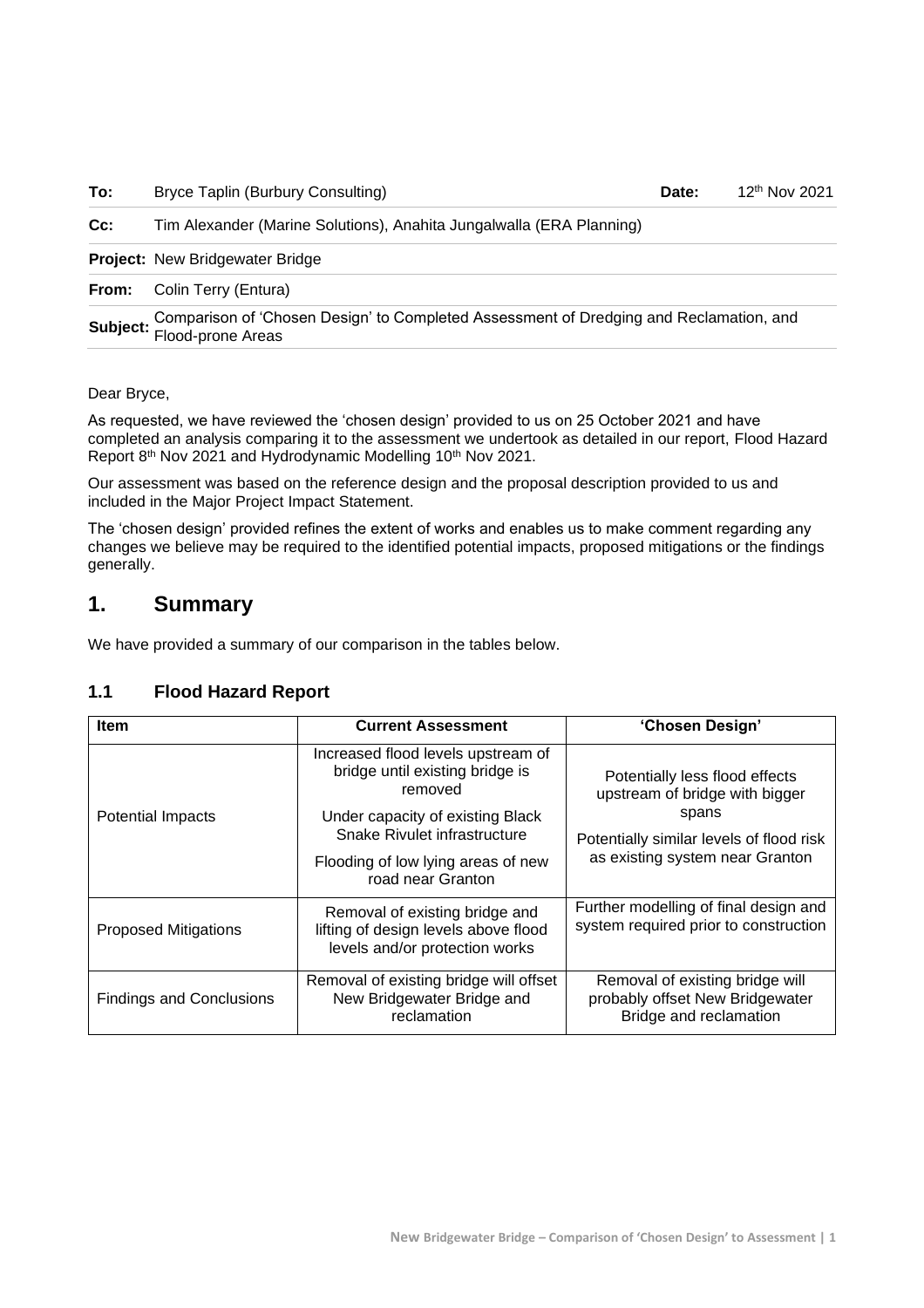#### **1.2 Hydrodynamic Modelling**

| <b>Item</b>                     | <b>Current Assessment</b>                                                                 | 'Chosen Design'                                                                                                                                                                                                                                                                                          |
|---------------------------------|-------------------------------------------------------------------------------------------|----------------------------------------------------------------------------------------------------------------------------------------------------------------------------------------------------------------------------------------------------------------------------------------------------------|
| Potential Impacts               | Plumes of sediment caused by<br>construction and scouring around<br>piers in main channel | Southern reclamation fill material<br>uses cement to help stabilise soil,<br>but there may be increase in water<br>quality risk from as unbound soil<br>moving through as groundwater (or<br>over as surfacewater) from the final<br>fill batter armouring/retaining wall<br>compared to using rock fill |
|                                 |                                                                                           | NoFlood barrier will potentially help<br>mitigation erosion but effectiveness<br>unknown (especially local<br>turbulence at edges with river,<br>underflow of groundwater behind<br>barrier and accidental impact that<br>could rupture the bladder)                                                     |
| <b>Proposed Mitigations</b>     | Limiting area and intensity of work<br>Further assessment of scouring                     | Further detailed assessments<br>required prior to construction and<br>use of non-contaminated material in<br>reclamation                                                                                                                                                                                 |
| <b>Findings and Conclusions</b> | Zinc levels away from works zone<br>are below targets levels                              | Reclamation material has potential<br>for an increase in water quality risk                                                                                                                                                                                                                              |

#### **1.3 Summary**

In summary, we believe that the assessment we have completed (as outlined in our report), generally covers the expected impacts of the 'chosen design', noting that we have only visually assessed design drawings and reading the management plans without undertaking any further modelling, so this assessment is based purely on professional judgement.

The key differences from our assessment to the 'chosen design' are outlined, below.

- Nature of reclamation material and containment during construction, and potential flood risks from temporary works.

We recommend the following changes to our conclusions:

- Flood Hazard Report add in executive summary at the end of dot 5 "and flood risks from temporary works"
- Hydrodynamic Modelling add in executive summary in last sentence "reclamation that could leach into the river"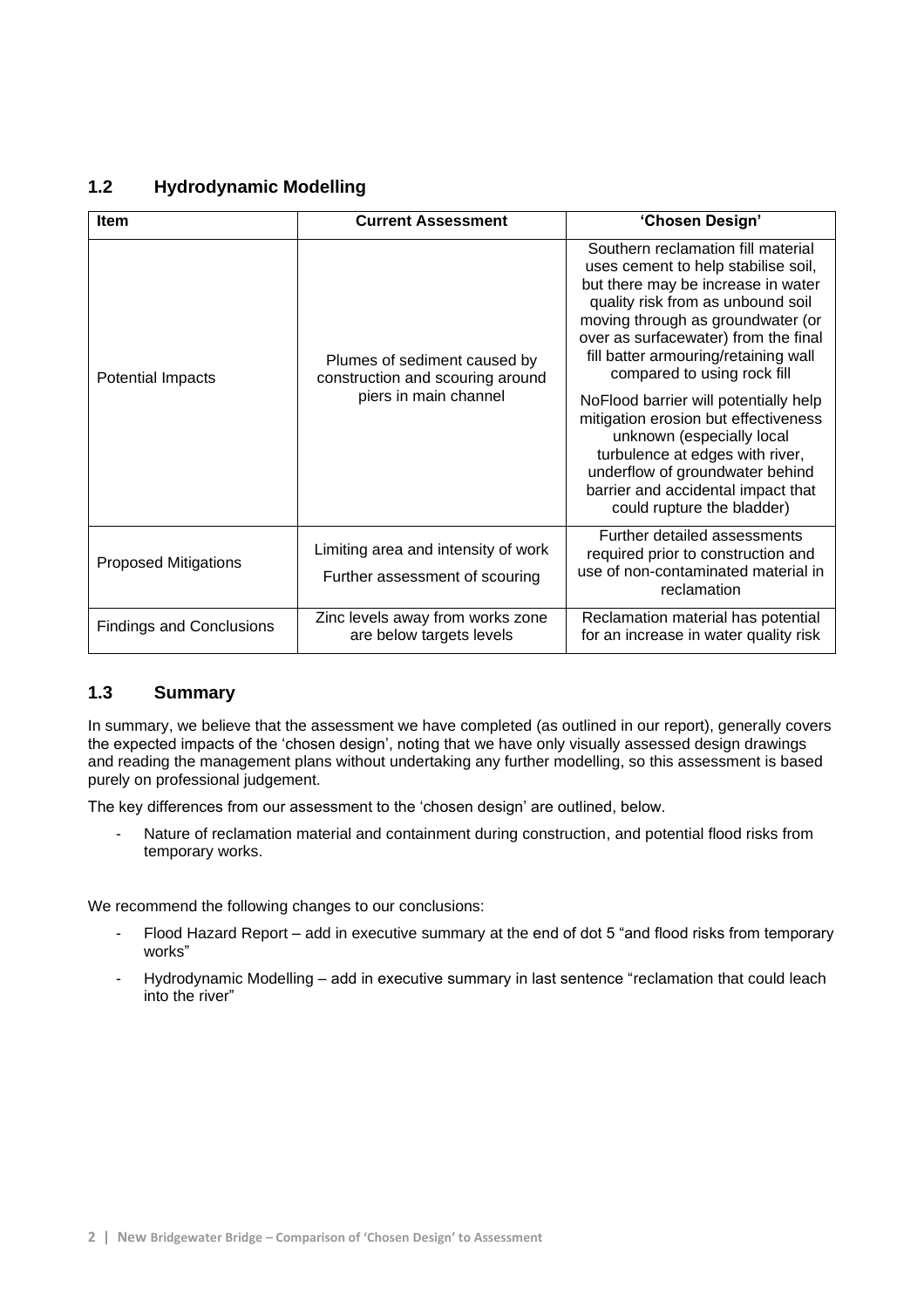## **2. Introduction**

During the preparation of our report, the Early Contractor Involvement (ECI) process was either yet to begin or was underway but not concluded. As a result, a 'chosen design' was not available for us to assess the impacts of and so we undertook an assessment of Flood Hazard Report and Hydrodynamic Modelling based on a modified version of reference design and the proposal description provided to us and included in the Major Project Impact Statement.

We understand that the reference design and the proposal description were developed to generally cover both of the tenderer design alignments and broadly the construction methods, and expected that the 'chosen design' will mostly accord with our assessment completed.

In particular, we expected to see a refinement of the alignment of the works (the size of intersections and the alignment over water were broader areas) and more detail on the construction methodology to be used.

This comparison has been completed to test these expectations and identify how well our assessment aligns with the 'chosen design'.

## **3. Background**

The 'chosen design' was shared with us on 25 October 2021, and included selected plans, sections/elevations, renders and management plans.

In general, the 'chosen design' follows a design similar to the Reference Design. It:

- is a four-lane bridge crossing the River Derwent, with a posted speed limit of 80 km/h
- includes changes to the intersections at the southern and northern extents of the bridge to allow for grade separation
- includes a shared path as part of the crossing, connecting into the local surrounding network
- involves the demolition of selected buildings and structures as originally proposed.

The following is where the 'chosen design' differs from what we assessed.

- The alignment of the bridge. The alignment is more refined than was previously advised. In comparison to the Reference Design, the alignment is further east at the southern extent but similar at the northern extent.
- The extent of the intersection works. The extent of work is more refined than was previously advised. The layout of the intersections are generally similar to the reference design.
- The bridge type is confirmed. This includes the bridge pier spacing (typically 64 m) and number and type of piles.
- The extent of reclamation has reduced. A slightly larger area of reclaimed land was proposed and assessed as part of the MPIS.
- The content of the southern reclamation fill had been assumed to be for the most part (water quality) inert rock (similar to what is proposed for the northern reclamation), but the proposal is for a cement stablished soil protected during construction with a bladder coffer dam that rests on the river bed.
- Arrangement of the proposed drainage of Black Snake Rivulet culvert prior to and under the Brooker Highway differs to preliminary concept modelled in the Flood Hazard Report and it is unclear what design flows were or the proposal's performance in providing safe solution.
- Unclear whether new low-lying roads of southern interchange near Granton have been protected yet from current and climate affected river and sea storm flooding.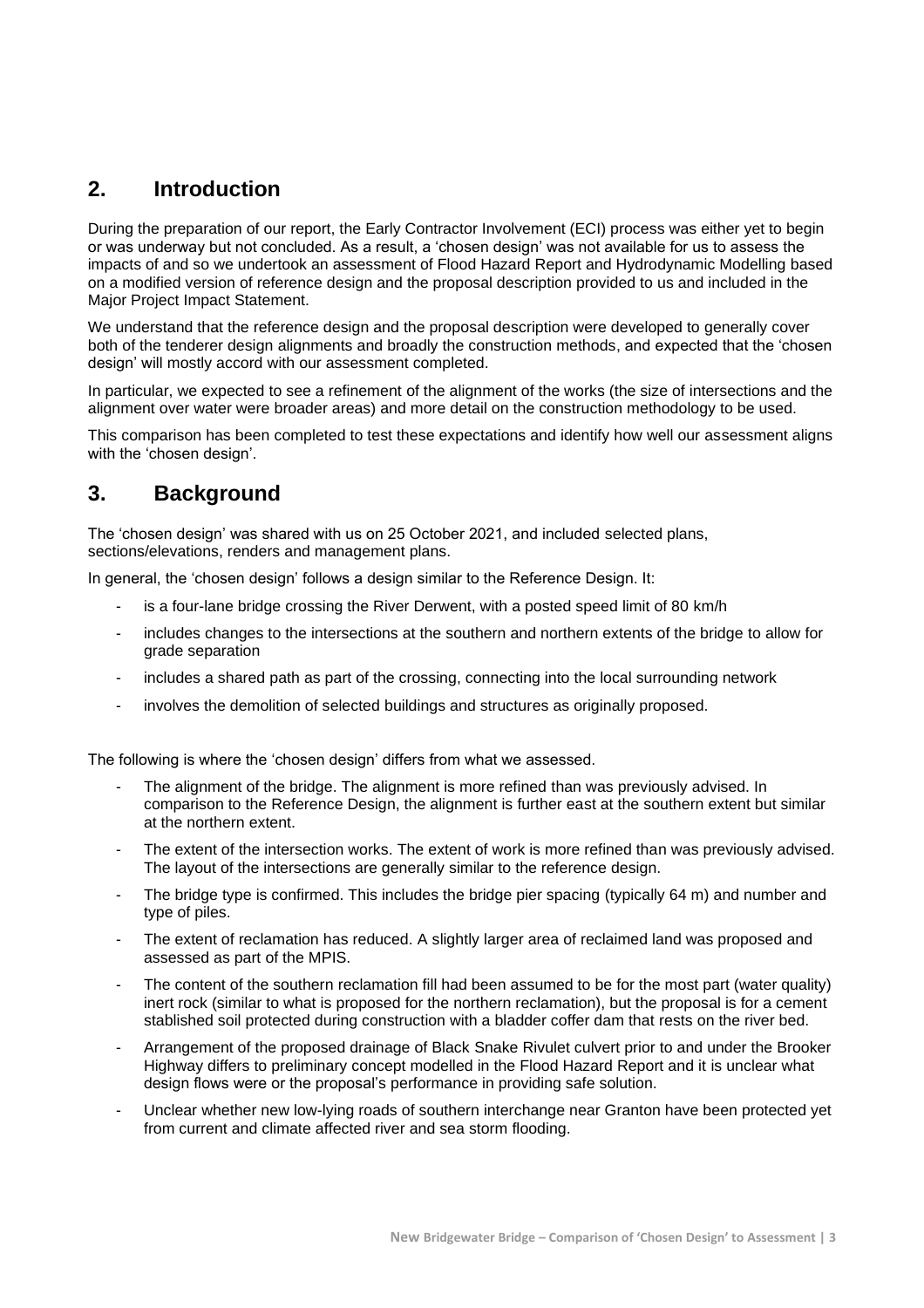# **4. Potential Impacts**

In our prior assessment, the potential impacts from the proposed development were identified as per the below list.

- Based on the assumed bridge structure (with 38 m pile group spacing without reclamation) there was an increased risk of flooding upstream of New Bridgewater Bridge from the reduced river flow area, until the existing bridge was removed which brought the risk back to a similar risk to the existing system.
- Based on the assumed reclamation there was a small increase in flood water levels and risk to some properties that would have been offset by the removal of the existing bridge.
- There was potential for inundation of part of the new road network on the low-lying parts of the southern approach if they weren't suitably lifted and/or protected from flooding and sea level rise.
- During construction, the works pose a potential water quality risk by creating turbid water as a plume of sediment moves away from the construction site on river currents and the tide. Within the sediment is the potential for other constituents such as zinc, which could pollute other areas of the river.
- After construction, the New Bridgewater Bridge structure has the potential for erosion and deposition processes to locally scour the main river channel during a large flood that would need to be considered in the bridge design.
- Flood flows from the Black Snake Rivulet and hillsides closer to the project land need to be collected and safely conveyed to the River Derwent, and existing infrastructure was needed upgrading.

| <b>Impacts</b>                                                                    | <b>Change to impact</b>                                                                                                                                                                                                                                                                                                                                                       |
|-----------------------------------------------------------------------------------|-------------------------------------------------------------------------------------------------------------------------------------------------------------------------------------------------------------------------------------------------------------------------------------------------------------------------------------------------------------------------------|
| River Derwent water quality<br>during construction                                | The material used in the southern reclamation area and method of<br>containment could increase the risk of poor water quality outcomes in an<br>accidental breach of the containment, flash flooding washing surface<br>material into the river, or leaching of unbound reclamation fill material as<br>groundwater after containment system is removed, if not managed well. |
| Flood risks from temporary<br>works                                               | Damming part of the river flow (by placement of the linked barges) could<br>increase flood risk, and temporary works that create significant obstructions<br>to flow (even those downstream of the causeway as this is overtopped in<br>some rarer floods) can increase water levels upstream, or downstream if<br>barges move apart quickly during a flood.                  |
| Flood water level in low<br>lying areas of Granton<br>during serviceability flood | Potential risk of inundation to part of the new road network in southern<br>interchange remains                                                                                                                                                                                                                                                                               |

In reviewing the 'chosen design' we have identified the following changes to impacts.

As can be seen from the above table, the impacts are expected to be potentially higher to those assessed as part of the original assessment.

# **5. Proposed Mitigations**

In our prior assessment, the proposed mitigations are identified as per the below list.

Further flood and water quality modelling of the system with design once the design and construction methodology has been finalised to confirm impacts on surrounding people (community and workers)